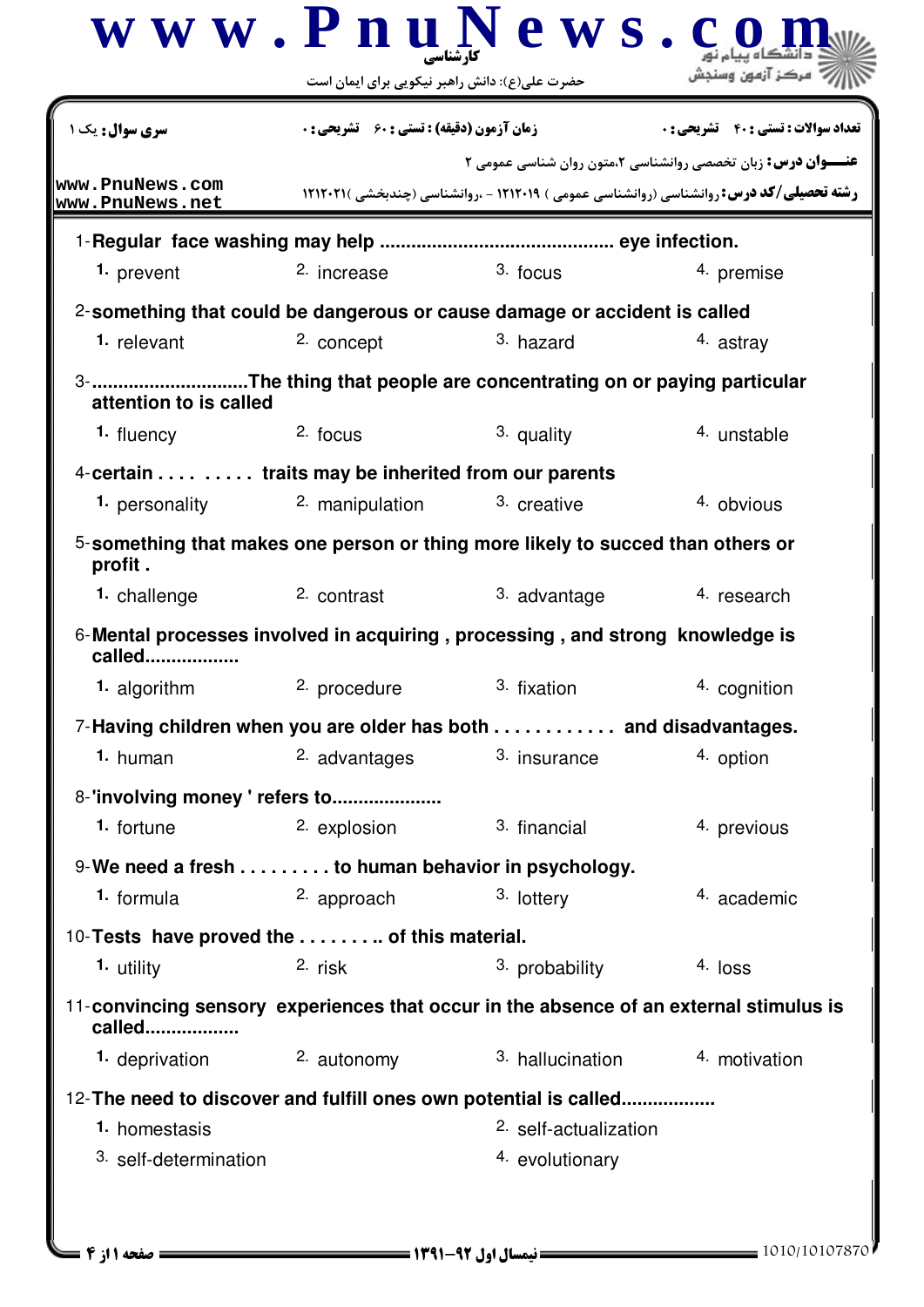|                                                                                                                                        |                                                                   | www.PnuNews.c                        |                                                                                                                                                                        |  |  |
|----------------------------------------------------------------------------------------------------------------------------------------|-------------------------------------------------------------------|--------------------------------------|------------------------------------------------------------------------------------------------------------------------------------------------------------------------|--|--|
|                                                                                                                                        | حضرت علی(ع): دانش راهبر نیکویی برای ایمان است                     |                                      |                                                                                                                                                                        |  |  |
| <b>سری سوال:</b> یک ۱                                                                                                                  | <b>زمان آزمون (دقیقه) : تستی : 60 ٪ تشریحی : 0</b>                |                                      | <b>تعداد سوالات : تستی : ۴۰ ٪ تشریحی : 0</b>                                                                                                                           |  |  |
| www.PnuNews.com<br>www.PnuNews.net                                                                                                     |                                                                   |                                      | <b>عنـــوان درس:</b> زبان تخصصی روانشناسی ۲،متون روان شناسی عمومی ۲<br><b>رشته تحصیلی/کد درس: روانشناسی (روانشناسی عمومی ) ۱۲۱۲۰۱۹ - ،روانشناسی (چندبخشی )۲۱۲۰۲۱ ا</b> |  |  |
| 13-Any external object or event that motivates behavior is a                                                                           |                                                                   |                                      |                                                                                                                                                                        |  |  |
| 1. energy source 2. incentive                                                                                                          |                                                                   | 3. need                              | 4. drive                                                                                                                                                               |  |  |
| 14-An opportunity for you to do something.<br>1. contentment                                                                           | 2. expression                                                     | $3.$ joy                             | 4. chance                                                                                                                                                              |  |  |
| 15-They face the  of terrorism everyday.                                                                                               |                                                                   |                                      |                                                                                                                                                                        |  |  |
| $1. \text{mod}$                                                                                                                        | 2. bland                                                          | 3. tendency                          | 4. threat                                                                                                                                                              |  |  |
| to                                                                                                                                     | 16-To give particular importance or attention to something refers |                                      |                                                                                                                                                                        |  |  |
| 1. emphasize                                                                                                                           | <sup>2.</sup> expectancy                                          | 3. independent                       | 4. subdivide                                                                                                                                                           |  |  |
| 17-Which of the following is Not considered an emotion?                                                                                |                                                                   |                                      |                                                                                                                                                                        |  |  |
| 1. joy                                                                                                                                 | 2. anger                                                          | $3.$ fear                            | 4. thinking                                                                                                                                                            |  |  |
|                                                                                                                                        |                                                                   |                                      |                                                                                                                                                                        |  |  |
| 1. feedback                                                                                                                            | $2.$ era                                                          | 3. variety                           | 4. whereas                                                                                                                                                             |  |  |
| 19-A serious medical condition in which your body does not produce enough insulin to<br>produce amont of suger in the blood is called. |                                                                   |                                      |                                                                                                                                                                        |  |  |
| 1. economic                                                                                                                            | 2. contrast                                                       | 3. diabetes                          | 4. encounter                                                                                                                                                           |  |  |
|                                                                                                                                        |                                                                   |                                      |                                                                                                                                                                        |  |  |
| 1. relevance                                                                                                                           | 2. limit                                                          | 3. headache                          | 4. lable                                                                                                                                                               |  |  |
| 21-The view of stress that focus on physiological changes is called                                                                    |                                                                   |                                      |                                                                                                                                                                        |  |  |
| 1. the stimulus view                                                                                                                   |                                                                   | 2. the tension view                  |                                                                                                                                                                        |  |  |
| 3. the response view                                                                                                                   |                                                                   | 4. the relational view               |                                                                                                                                                                        |  |  |
| 22- . are the most prevalent psychiatric disorders.                                                                                    |                                                                   |                                      |                                                                                                                                                                        |  |  |
| 1. Anxiety disorder<br>3. Asthma                                                                                                       |                                                                   | <sup>2.</sup> Diabetes<br>4. Chronic |                                                                                                                                                                        |  |  |
|                                                                                                                                        |                                                                   |                                      |                                                                                                                                                                        |  |  |
| 1. disposition                                                                                                                         | 2. distort                                                        | 3. perspective                       | 4. distinguish                                                                                                                                                         |  |  |
|                                                                                                                                        |                                                                   |                                      |                                                                                                                                                                        |  |  |
| 24-In my opinion, it is her  book.<br>$1.$ about                                                                                       | <sup>2.</sup> place                                               | 3. need                              | 4. worst                                                                                                                                                               |  |  |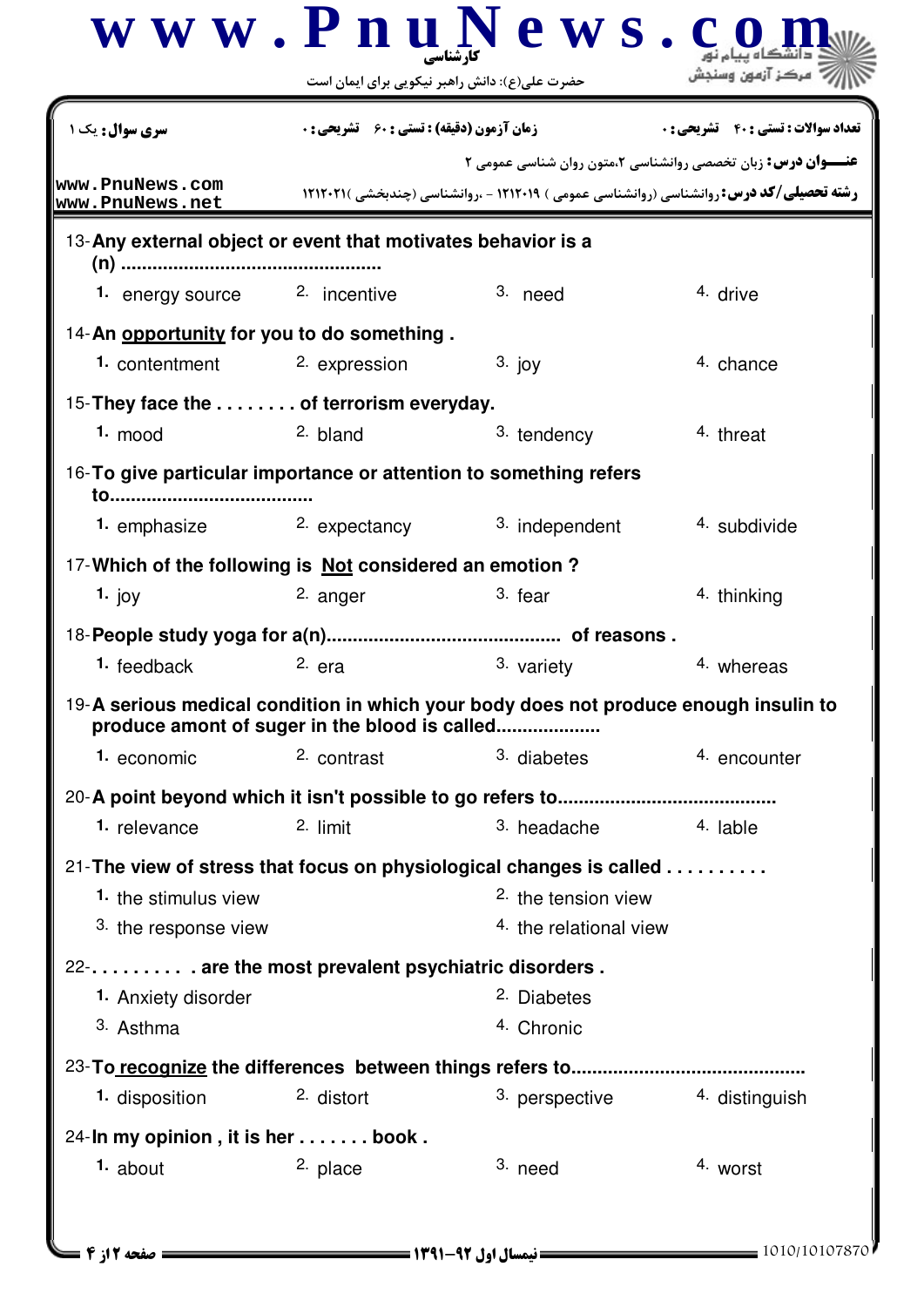|                                                                                                                                                                     |                                                                                                     | $\bf w \mathbf w \mathbf w \mathbf P \mathbf n \mathbf u \mathbf N \mathbf e \mathbf w \mathbf s$ . | مركز آزمون وسنجش                                                                                                                                                      |
|---------------------------------------------------------------------------------------------------------------------------------------------------------------------|-----------------------------------------------------------------------------------------------------|-----------------------------------------------------------------------------------------------------|-----------------------------------------------------------------------------------------------------------------------------------------------------------------------|
| <b>سری سوال :</b> یک ۱                                                                                                                                              | حضرت علی(ع): دانش راهبر نیکویی برای ایمان است<br><b>زمان آزمون (دقیقه) : تستی : 60 ٪ تشریحی : 0</b> |                                                                                                     | <b>تعداد سوالات : تستی : 40 - تشریحی : 0</b>                                                                                                                          |
| www.PnuNews.com<br>www.PnuNews.net                                                                                                                                  |                                                                                                     |                                                                                                     | <b>عنـــوان درس:</b> زبان تخصصی روانشناسی ۲،متون روان شناسی عمومی ۲<br><b>رشته تحصیلی/کد درس: روانشناسی (روانشناسی عمومی ) ۱۲۱۲۰۱۹ - ،روانشناسی (چندبخشی )۲۱۲۰۲۱ </b> |
| 25-According to Freud, the most powerful force in our personality is<br>1. unconcious                                                                               | 2. conscious                                                                                        | 3. preconscious                                                                                     | 4. awareness                                                                                                                                                          |
| 26-The noise from the airport is the $\ldots \ldots \ldots$ at night.<br><sup>1</sup> agreeable<br>27-A condition in which your blood pressure is extremely high is | 2. layer                                                                                            | 3. worst                                                                                            | 4. disposition                                                                                                                                                        |
| called<br>1. mortality                                                                                                                                              | <sup>2</sup> reduction                                                                              | 3. hypertension                                                                                     | 4. surgical                                                                                                                                                           |
| <sup>1.</sup> lifestyle<br>29-Stopping smoking is a case of<br>1. decision-making                                                                                   | 2. meta-analysis                                                                                    | 3. intervention<br><sup>2.</sup> lifestyle change                                                   | 4. mortality                                                                                                                                                          |
| 3. physical activity<br>30-We will see great in prices .<br>1. noise                                                                                                | 2. conclude                                                                                         | 4. risk-taking<br>3. night                                                                          | 4. reduction                                                                                                                                                          |
| 31- The fact that a part of your body is unable to do something fully refers<br><u>to</u>                                                                           |                                                                                                     |                                                                                                     |                                                                                                                                                                       |
| 1. classification                                                                                                                                                   | 2. literally                                                                                        | 3. impairment                                                                                       | 4. inference                                                                                                                                                          |
| 1. discomfort                                                                                                                                                       | <sup>2.</sup> dysfunctional                                                                         | 3. adjustment                                                                                       | 4. statistic                                                                                                                                                          |
| 1. illness                                                                                                                                                          | 2. well-being                                                                                       | 3. lack of order                                                                                    | 4. image                                                                                                                                                              |
| 1. self-image                                                                                                                                                       | <sup>2</sup> grandiose                                                                              | <sup>3</sup> suicide                                                                                | 4. personality                                                                                                                                                        |
| 35- The word "personality" is closest in meaning to<br>1. individuality                                                                                             | 2. character                                                                                        | 3. identification                                                                                   | 4. being a person                                                                                                                                                     |
| 36-Depression is one of the strongest predictors of<br>1. suicide                                                                                                   | 2. newborn                                                                                          | 3. insight                                                                                          | 4. personality                                                                                                                                                        |
| 37-Free association and symbols were used to<br>1. treat madness<br>3. interpret dreams                                                                             |                                                                                                     | 2. examine prosses<br>4. cure physical disorders                                                    |                                                                                                                                                                       |